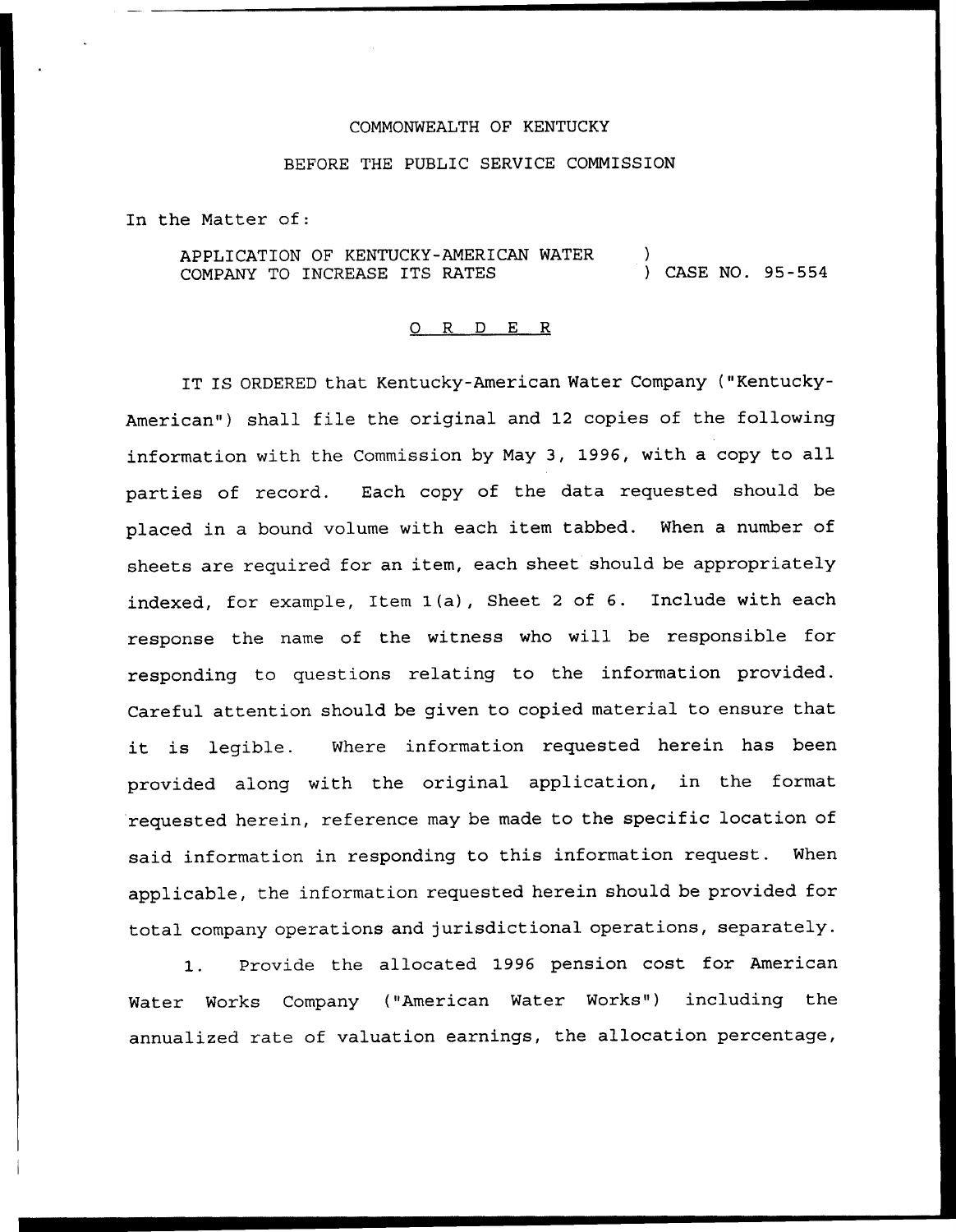and the allocated pension cost. The information should be provided in the same format as W/P-3-7, page <sup>2</sup> of 39.

2. In comparing the present rate base adjustment for the Other Post Retirement Employee Benefits ("OPEBs"), W/P-1-13, page 1 of 2, to the same adjustment in Case No.  $94-197,$ <sup>1</sup> W/P-1-12, the prior adjustment used the expense vs. capitalization rate of <sup>86</sup> percent from Case No.  $92-452$ ,<sup>2</sup> while the present adjustment uses an expense rate of 88.67 percent. Explain why the expense rate of 86 percent from Case No. 92-452 was not used to compute the adjustment in this case.

3. In Case No. 94-197, Kentucky-American projected increases in group insurance premiums of 7.5 percent in October 1994 and October 1995. Apparently, neither increase materialized since Grubb Direct Testimony, page 12, states that the current group insurance premiums have been in effect since January 1, 1994. In light of this previous inaccuracy in projecting insurance increases, provide all available documentation to substantiate the 2.5 percent increase projected for group insurance premiums effective January 1997.

4. In its response to Item <sup>72</sup> of the Commission's Order dated March 13, 1996, Kentucky-American indicated that it does not agree with the actuarial assumptions it was asked to make. Does

 $\mathbf{1}$ Case No. 94-197, Notice of Adjustment of the Rates of Kentucky-American Water Company.

Case No. 92-452, Application of Kentucky-American Water  $\overline{a}$ District for an Adjustment of Rates.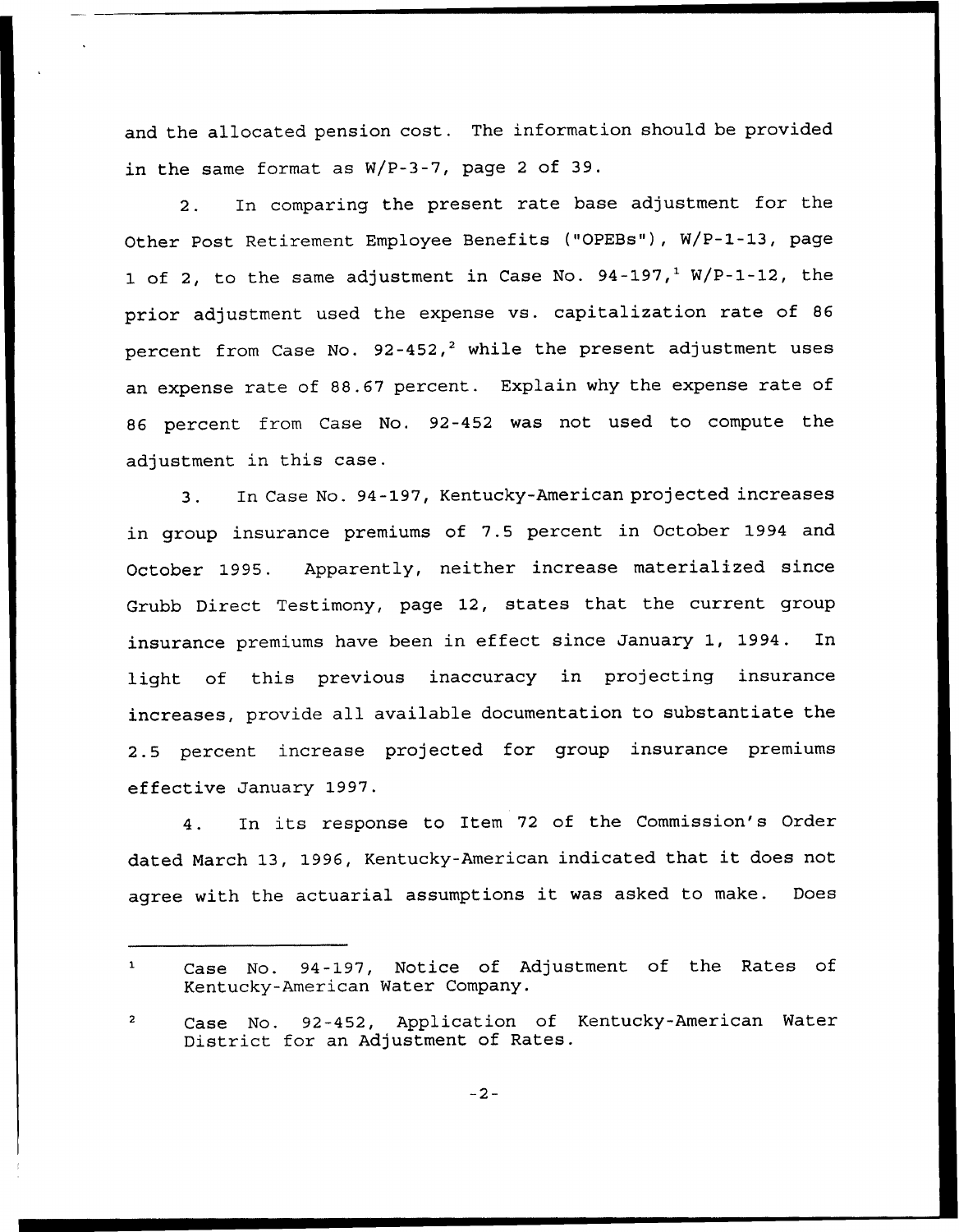Kentucky-American contend that the health care cost trend rates American Water Works selected for its actuarial study are the only reasonable rates that could be used to determine SFAS 106 costs? Thoroughly explain your answer.

5. Isn't it true that the health care cost trend rates are estimates and that an independent actuary reviewing information on Kentucky-American's plan for postretirement benefits other than pensions might very well determine a different set of rates to be more appropriate than those selected by American Water Works for determining its 1995 SFAS 106 costs'?

6. According to Kentucky-American's response to Item 137 of the Attorney General's data request No. 1, the projected 1996 OPEB expense reflects <sup>a</sup> health care cost trend rate of <sup>9</sup> percent for 1996. Isn't this an indication that the trend rates in the 1995 report were too high since it projected the <sup>1996</sup> rate to be <sup>10</sup> percent?

7. Refer to Kentucky-American's response to Item 1(b) of the Commission's Order dated March 13, 1996:

a. Actual OPEB expense was reported to be \$80,282 lower than anticipated. Explain in detail the reason the OPEB forecast was overstated.

b. The actual pension expense was reported to be \$ 84,491 less than the amount projected. According to the variance analysis, the pension expense was based on the 1995 forecast for the American Water Works which was \$2.5 million higher than the

 $-3-$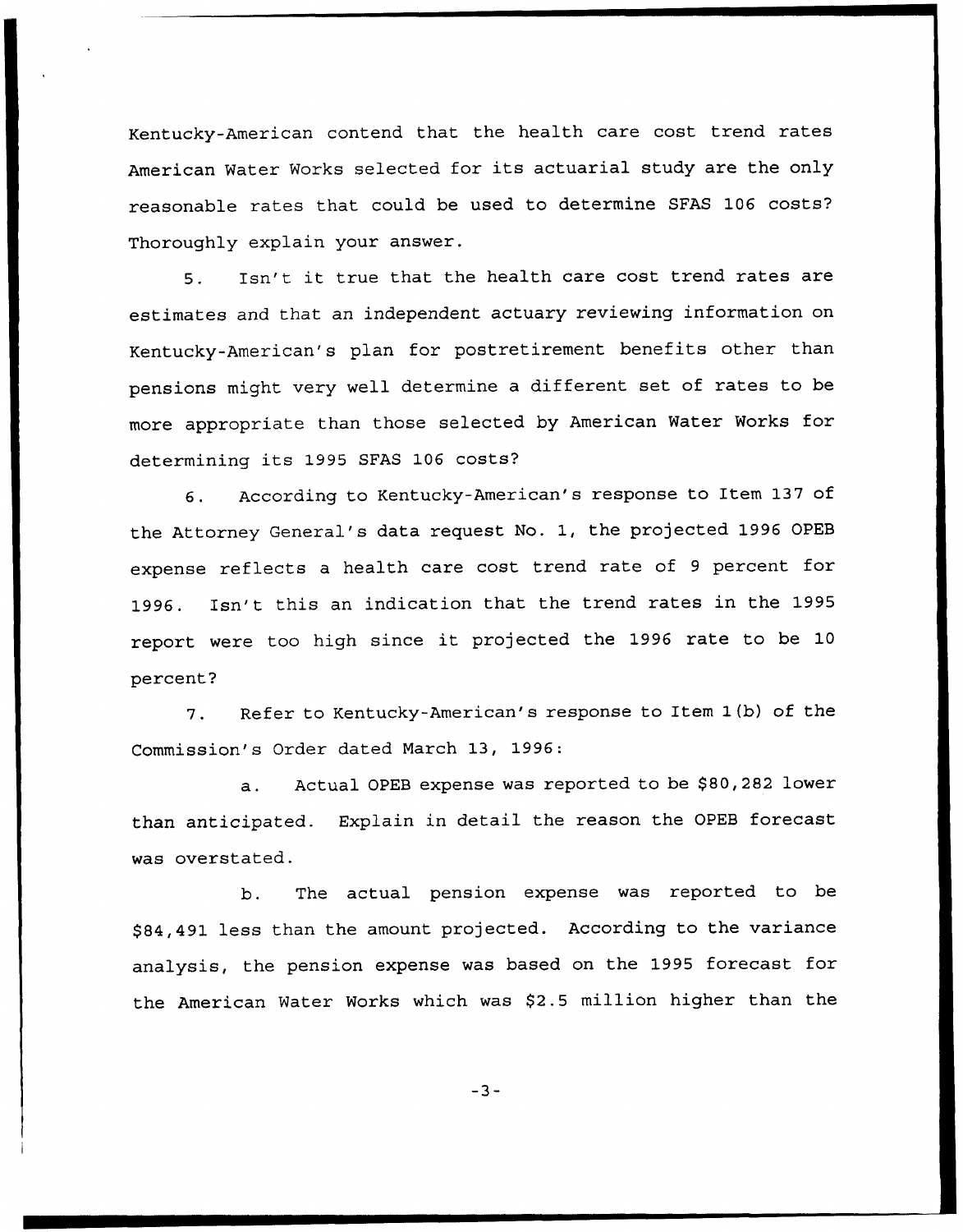actual cost. Explain in detail the reason the pension expense was overstated.

c. What assurance can Kentucky-American provide that the current forecasts of OPEB and pension expenses are more accurate than the previous forecasts?

8. Explain the basis for allocating the related costs of production for leak adjustment to all classes of customers as opposed to allocating the costs only to residential and commercial customers.

9. Explain why Kentucky-American does not bill the Lexington-Fayette Urban County Government for water used for street sweeping.

10. Does Kentucky-American propose to change its proposed capital structure and rate of return based on a slippage adjustment? If so, what is its new proposal?

11. In regard to the variances in proposed and actual capital structure set out in Kentucky-American's response to Item 1 of the Commission's Order dated March 13, 1996, does Kentucky-American anticipate any such variances from its planned new securities issuances as discussed in Tillotson Direct Testimony, pp. 5-6?

12. Refer to the response to Item 1 of the Commission's March 13, 1996 Order. In Case No. 92-452,<sup>3</sup> Kentucky-American's proposed rate base exceeded its actual rate base by \$2,902,120. Can the majority of the variance between the forecasted and actual rate

Case No. 92-452, Order Dated November 19, 1993.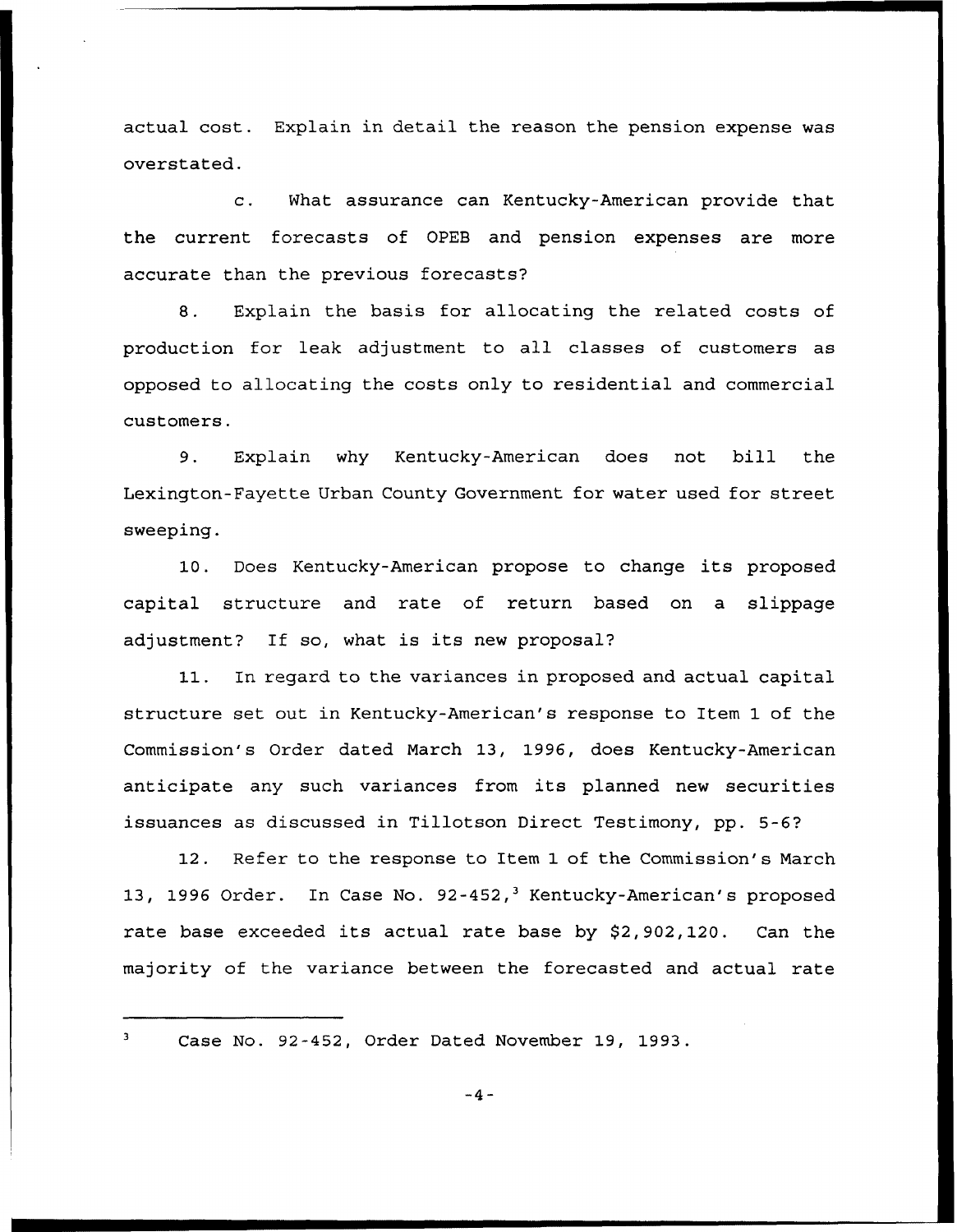base be attributed to construction delays? If no, explain the reason for the variance.

13. Refer to the response to Item <sup>3</sup> of the Commission's March 13, 1996 Order. Since approximately <sup>58</sup> percent of the construction projects started or completed between January 1, 1986 and December 31, 1995 were started or completed behind schedule, explain how the investment budget schedule presented by Kentucky-American should be considered realistic and reliable.

14. Refer to the response to Item <sup>4</sup> of the Commission's March 13, 1996 Order:

a. Explain why budget project 90-13, the Kentucky River Aquatic Study, was concluded in 1991 but is still reported in Construction Work In Progress ("CWIP").

b. Explain why budget project 90-13, the Kentucky River Aquatic Study, is not accruing AFUDC.

c. Describe the relationship between budget project 90- 13, the Kentucky River Aquatic Study and budget project 92-12, Develop Additional Source of Supply.

d. Explain why Kentucky-American has not combined budget project 90-13, the Kentucky River Aquatic Study, with budget project 92-12, Develop Additional Source of Supply.

15. Stockton Direct Testimony, p. 14, states that every year a major highway reconstruction project has occurred. In Case No. 92-452, Kentucky-American included a major highway reconstruction in its forecasted operations, but in the response to Item 1 of the Commission's March 13, 1996 Order Kentucky-American admitted that

 $-5-$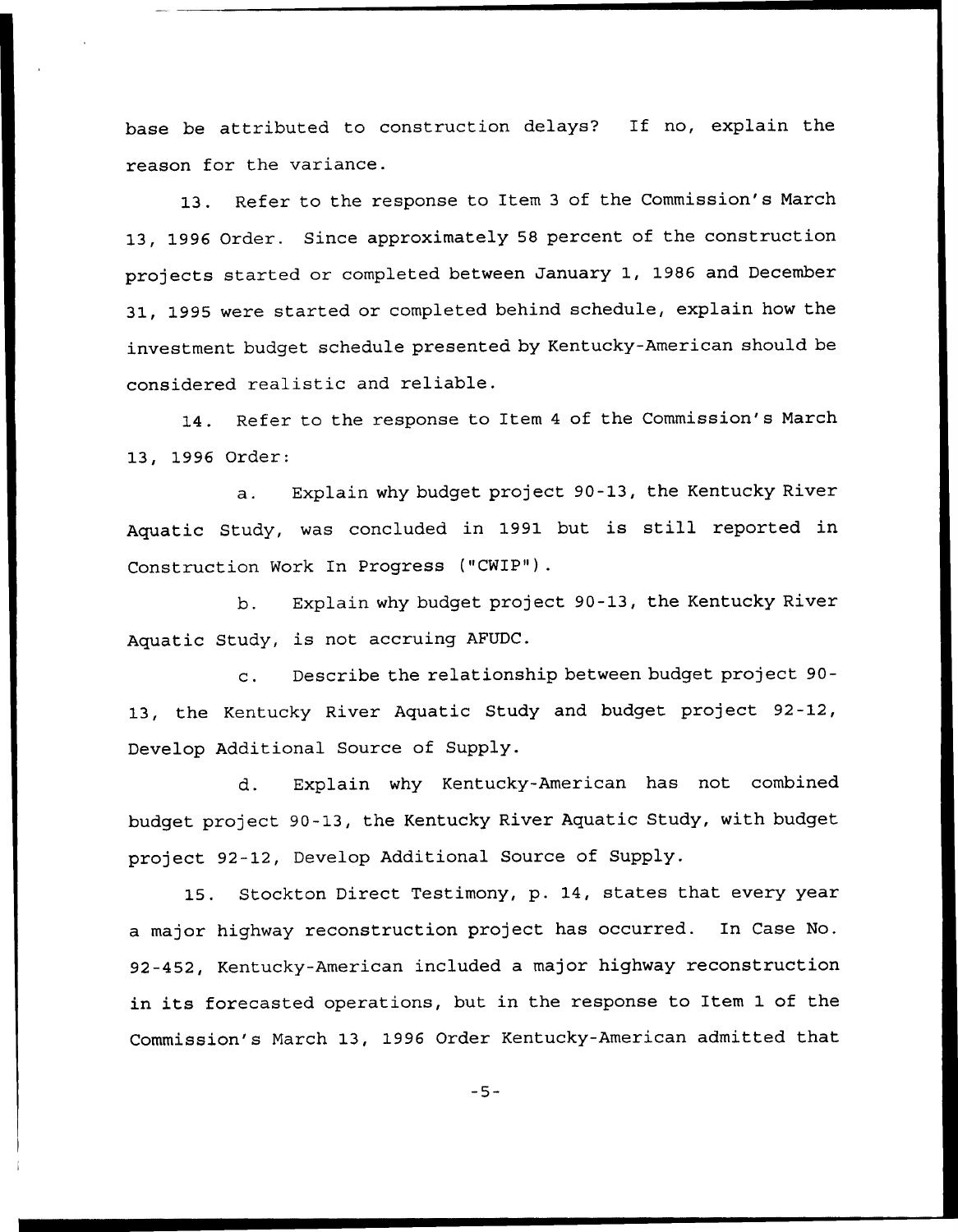a highway relocation did not occur during that period. Explain the contradiction between Stockton's testimony and what occurred in Case No. 92-452.

16. Given that the highway relocation project in Case No. 92- 452 did not occur, explain why this project should be included in the forecasted operations.

17. Has the Lexington-Fayette County Government or the Commonwealth of Kentucky approached Kentucky-American about possible highway relocations that will occur in the forecasted test period? If yes, provide a description of each highway relocation and cost estimate for each project.

18. The response to Item <sup>6</sup> of the Commission's March 13, 1996 Order shows that <sup>4</sup> of the <sup>6</sup> highway relocation projects completed between 1990 and 1995 cost under \$150,000. Given this past history, explain how Kentucky-American arrived at its projected highway relocation cost of \$200,000.

19. Refer to the response to Item 13 of the Commission's March 13, 1996 Order:

a. Kentucky-American states that feasibility studies are charged to CWIP because the report and control features of its work order investment budget control system allow it to review and control the overall cost of the study. Explain why Kentucky-American cannot implement the same control system for Account 183— Preliminary Survey & Investigation that is used to monitor CWIP.

 $-6-$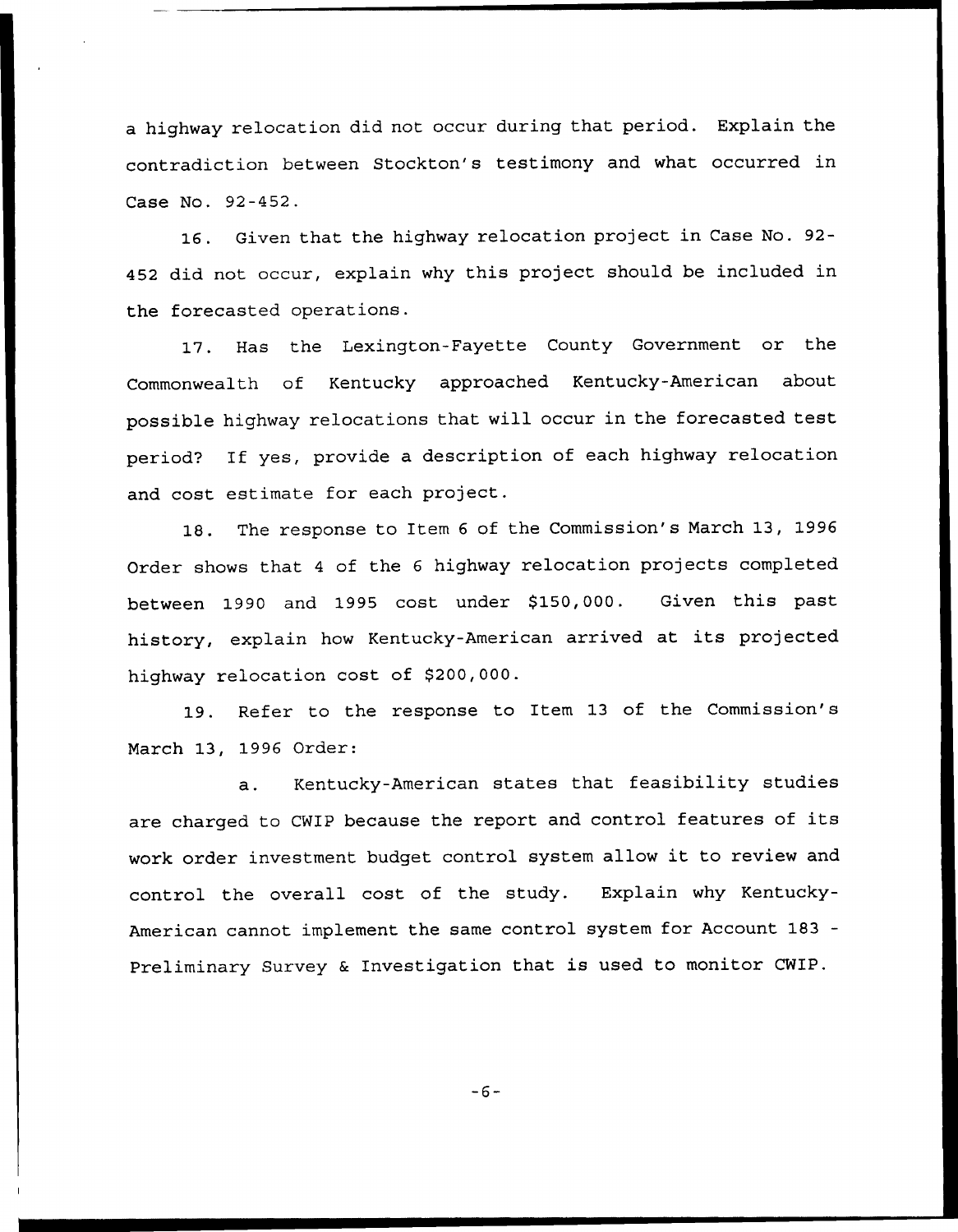b. When a feasibility study is undertaken and reported in CWIP, does Kentucky-American accrue AFUDC on the cost of the study?

c. Does the cost of <sup>a</sup> feasibility study transferred from CWIP to Account 183 — Preliminary Survey <sup>6</sup> Investigation continue to accrue AFUDC?

d. Kentucky-American states that a feasibility study should be included in CWIP because it is for basic design work that Kentucky-American does not consider to be preliminary in nature. Explain why basic design work for a project that has yet to be granted a Certificate of Public Convenience and Necessity ("Certificate") is not considered preliminary in nature.

e. If the feasibility study is not considered preliminary in nature when it is being undertaken, explain why the nature of the study would change at its conclusion, allowing the cost to be transferred to Account 183.

20. Refer to the response to Item 14 of the Commission's March 13, 1996 Order. The uncertainty of construction was one of the criteria the Commission cited in removing the cost of the Ohio River supply line from rate base in Case No. 92-452. Isn't the construction still uncertain, given the ongoing studies of the Kentucky River and the absence of a Certificate authorizing any construction?

21. Kentucky-American refers to a Kentucky River Authority revision to a HARZA study to evaluate the environmental impact of seasonal increases in the dam heights at pools <sup>9</sup> and 10.

 $-7-$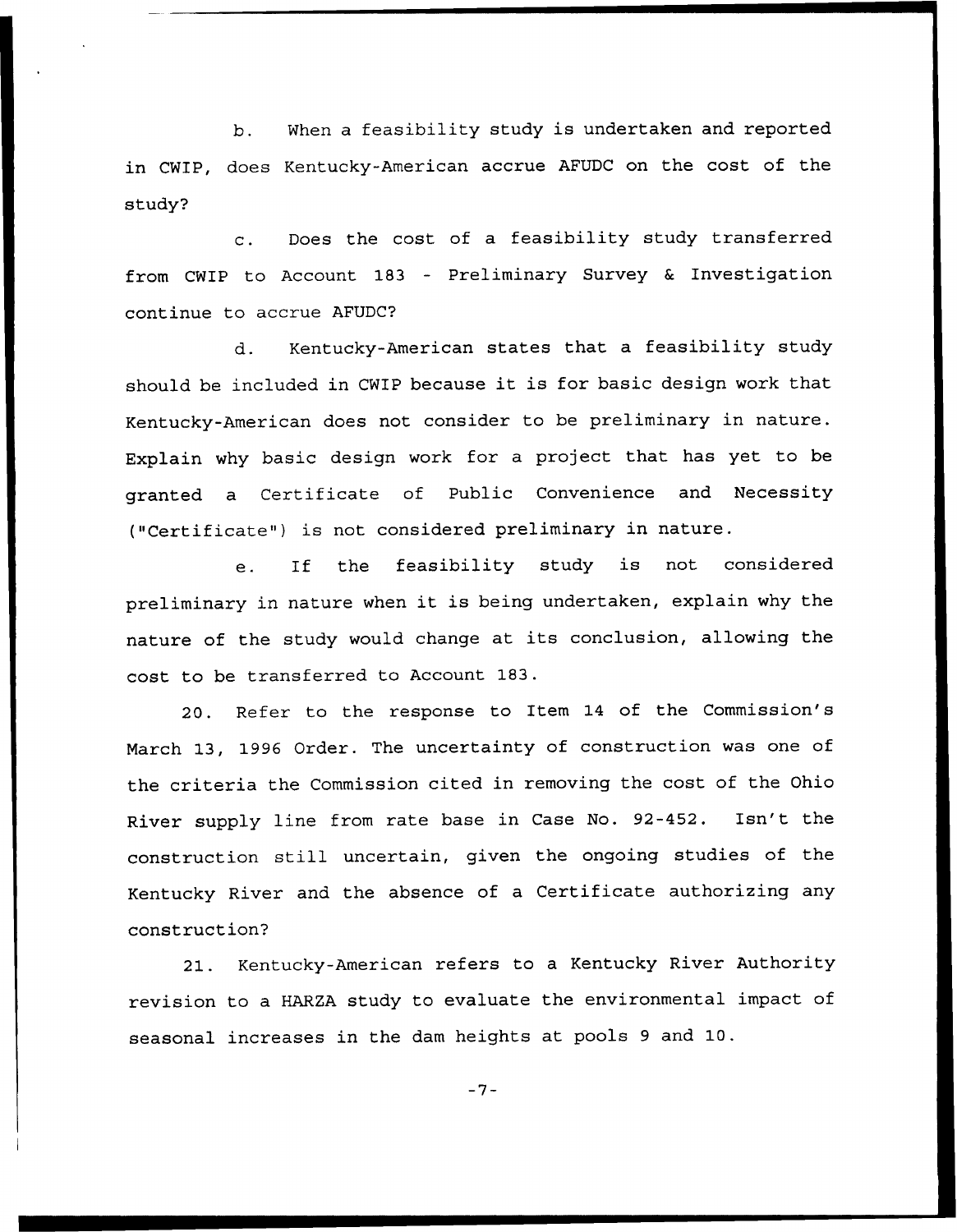a. Is this <sup>a</sup> new study or a revision to the original HARZA study?

b. When did HARZA begin the study?

c. When is the study scheduled to be completed'

d. Provide any information or correspondence Kentucky-American has had with the Kentucky River Authority regarding this study.

22. Kentucky-American states that it should proceed with the source of supply project design at the conclusion of the University of Kentucky and HARZA studies. Is it premature for Kentucky-American to include the design cost of the Ohio River supply line in rate base before the studies have concluded?

23. If the preliminary design and easements costs of the Ohio River supply line are excluded from rate base until issuance of <sup>a</sup> Certificate to construct, explain how Kentucky-American's future plans for this project will be affected.

24. If <sup>a</sup> construction project requires <sup>a</sup> Certificate, is the cost of the Certificate case included in rate base as a separate item or is it combined with the construction project?

25. Refer to the response to Item 15 of the Commission's March 13, 1996 Order:

a. Kentucky-American states that Case No.  $93 - 434^{4}$ relates to the Commission's and Attorney General's investigation into the source of supply issue. Since the purpose of that case

Case No. 93-434, An Investigation of the Sources of Supply and Future Demand of Kentucky-American Water Company, Order dated April 24, 1995.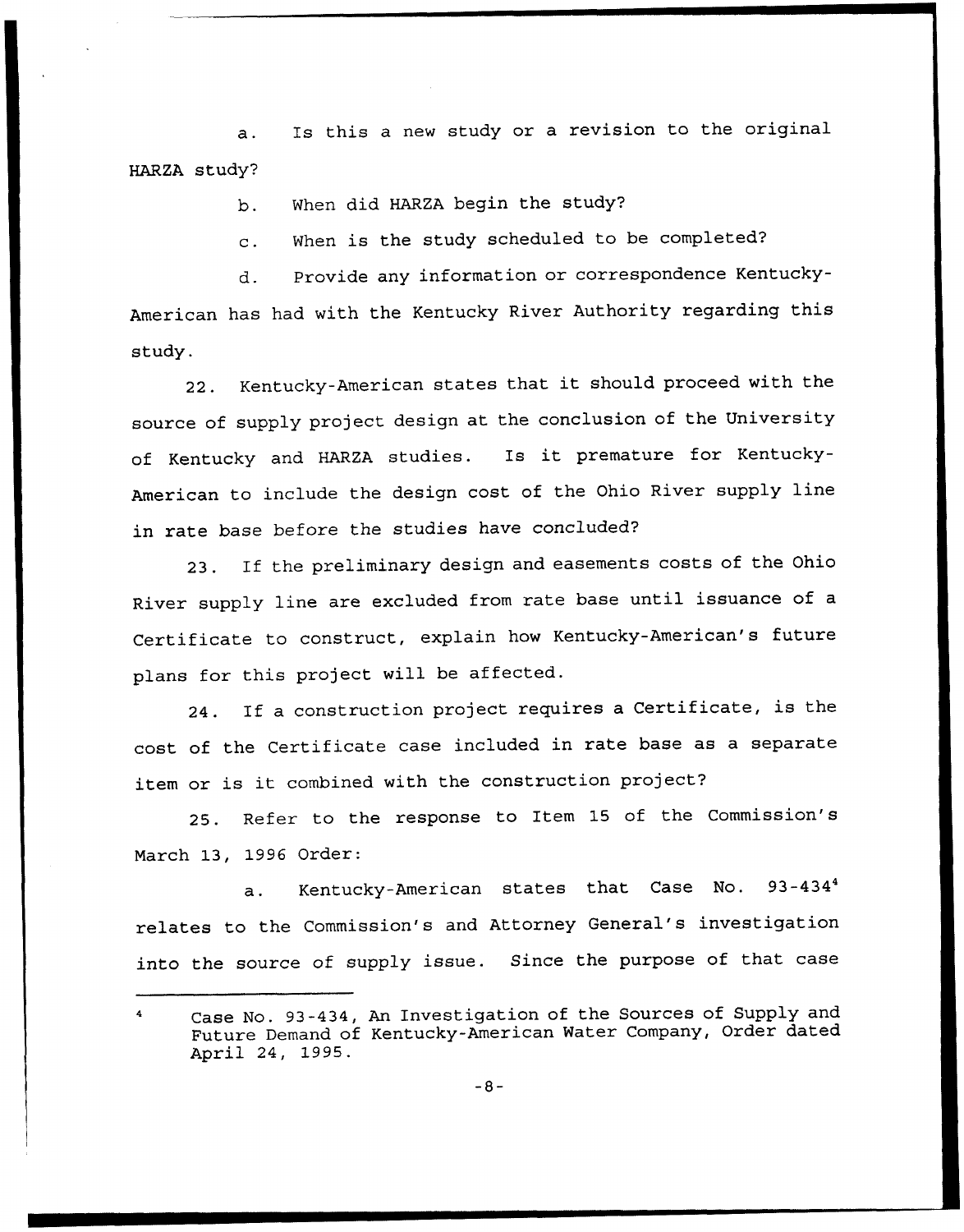was to investigate Kentucky-American's demand and sources of supply, explain why the cost of this proceeding should not be combined with budget project 92-12, Develop Additional Source of Supply.

b. Does the requested rate of return on equity reflect some level of risk to the shareholder's investment?

c. Would allowing the shareholder to recover the carrying cost for preliminary investigations, before a Commission decision to construct or abandon the project, reduce the investment risk and lower the required return on equity?

26. In response to Item 16 of the Commission's March 13, 1996 Order, Kentucky-American plans to begin design and easement work in April 1997 in preparation of a Certificate application. Provide the date Kentucky-American intends to file for its Certificate to construct the Ohio River supply line.

27. Refer to the response to Item 19 of the Commission's March 13, 1996 Order:

a. The response to Item 1 of the Commission's March 13, 1996 Order shows that Kentucky-American's forecasted Utility Plant in Service ("UPIS") and UPIS adjusted by the slippage factor exceeded the actual UPIS level by \$4,354,213 and \$2,684,176, respectively. Given that Kentucky-American's rates were based on a higher level of UPIS investment than was actually incurred, explain why the Commission's method would not be considered conservative.

 $-9-$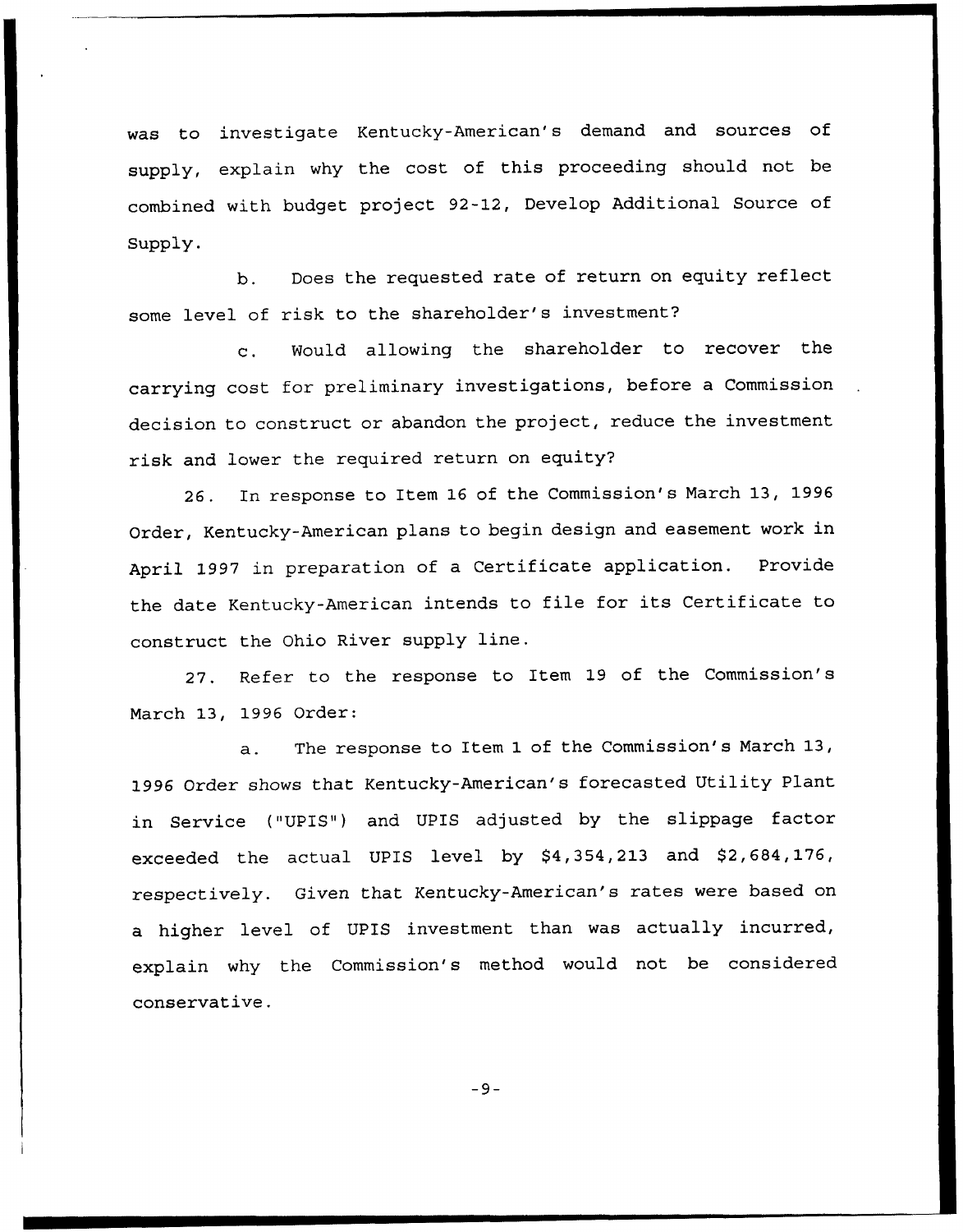b. In Case No. 94-197, Kentucky-American's forecasted UPIS and UPIS adjusted by the slippage factor exceeded the actual UPIS level by  $$3,568,356$  and  $$1,163,224$ ,<sup>5</sup> respectively. Given that in both rate cases the UPIS adjusted for slippage is more accurate than Kentucky-American's budgeted amounts, explain why the Commission's use of the ten-year average of construction is inappropriate.

c. Kentucky-American states that the events leading up to the Jacks Creek Pipeline were unusual in that Kentucky-American never experienced them before and that nothing would indicate that any project in its forecasted test year will match the unusual events of Jacks Creek. Explain how the Ohio River supply line compares to the Jacks Creek Pipeline.

d. When Kentucky-American prepared its construction budget for the Jacks Creek Pipeline, was there any indication of the possible delays and cost increases that would be involved?

e. Is it always <sup>a</sup> possibility that utility construction projects that require a Certificate may be delayed beyond the time budgeted for the projects?

f. Provide copies of all assumptions, workpapers, and calculations used to arrive at the capital structure contained on page <sup>4</sup> of 16.

Case No. 94-197, response to Item 23 of the Commission' 5 August 4, 1994 Order. \$ 162,079,573 UPIS — \$ 923,024 Source of Supply \$ 161,156,549 UPIS Adjusted for Slippage - \$159,993,325 Actual UPIS =  $$1,163,224$ .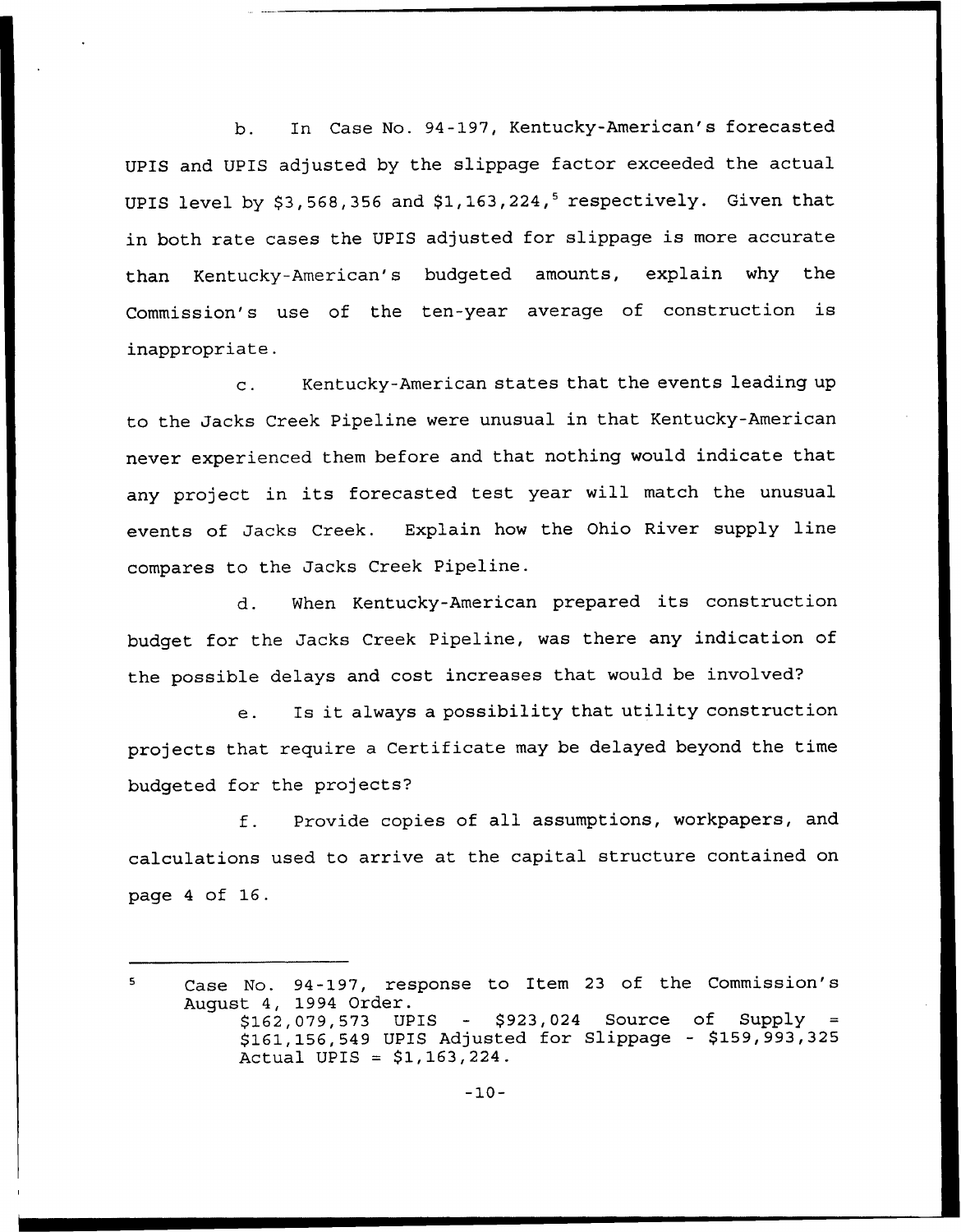28. Refer to the response to Item 26 of the Commission's March 13, 1996 Order:

a. Provide a comparison of the income that is generated by the over-funding of OPEBs with the revenue effect of including the overfunded OPEBs in rate base. Include all assumptions, workpapers, and calculations used in the comparison.

b. Since the Joint Stipulation in Case No. 94-197 contained only the revenue amount agreed upon, how did Kentucky-American make the assumption that the "stipulation recognized the full amount of OPEBs"'?

29. Refer to the response to Item 27 of the Commission's March 13, 1996 Order. In the past the Commission has decided that deferred costs that benefit both the ratepayers and stockholders should be borne by both and has excluded the unamortized cost from rate base. Explain why these deferred costs should not be given that same treatment.

30. Refer to the response to Item 33 of the Commission's March 13, 1996 Order:

a. The 1995 comparisons of the budgeted to actual expenses were not included in the response to Item <sup>4</sup> of the Commission's January 30, 1996 Order. Provide the requested expense comparisons and variance explanations as originally requested.

b. The comparison of management fees was not included in the response to Item 74 of the Commission's August 4, 1994 Order in Case No. 94-197. Provide the requested comparison for

-11-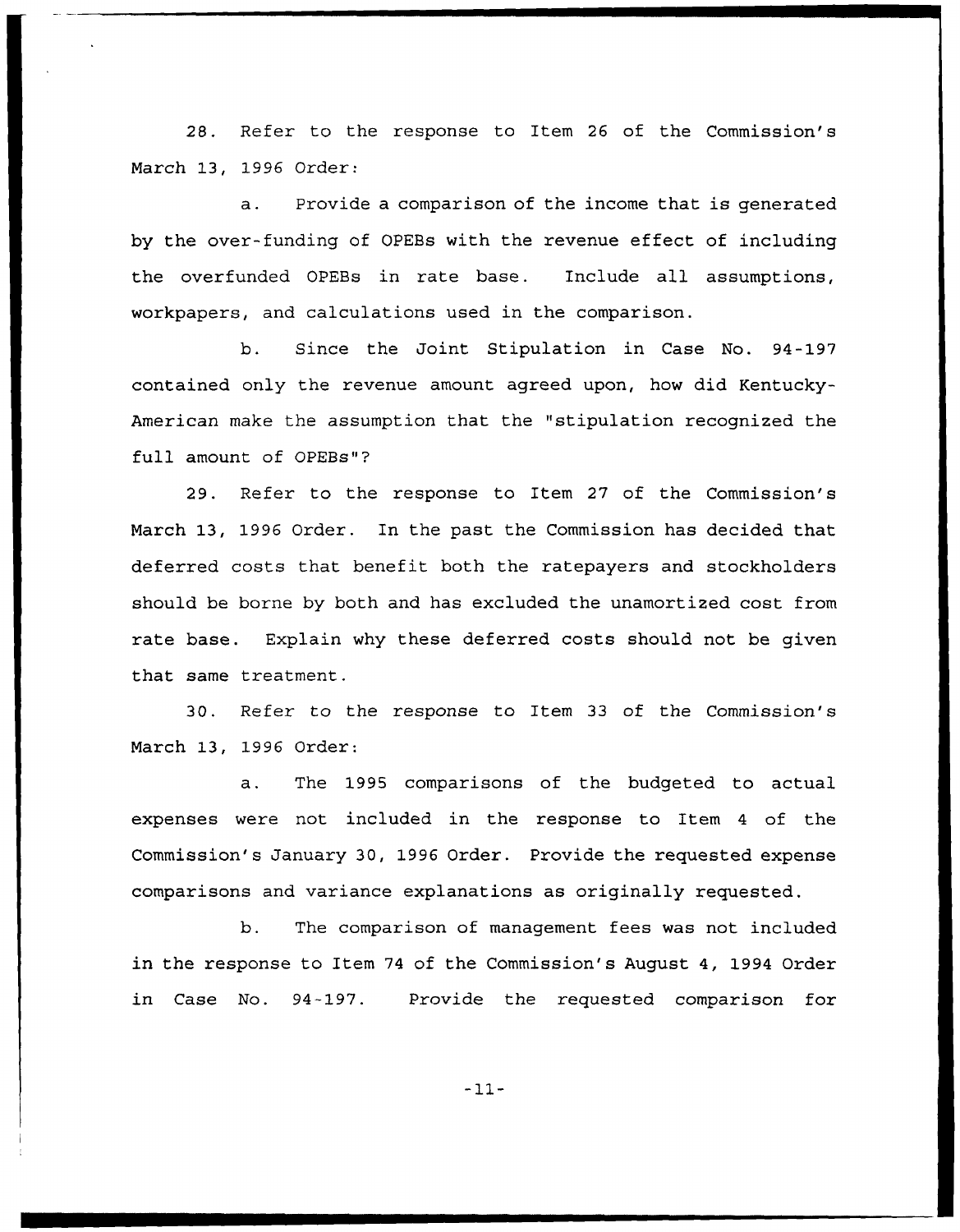Management fees for the period 1986 through 1995. Describe and explain any variance which exceeds <sup>5</sup> percent.

c. Based on the information contained in the response to Item 4 of the Commission's January 30, 1996 Order, the Commission was unable to make the 1994 comparisons for the following expenses. Provide the comparisons requested for 1994 for these expenses:

(1) Customer Accounting Expense

(2) Miscellaneous Expense

(3) Maintenance Expense

31. Refer to the response to Item 39 of the Commission's March 13, 1996 Order:

a. Kentucky-American has calculated a revised test-year cost of \$15,912 to haul sludge. Does this revision reflect the delay in hauling sludge from the Kentucky River Station? If not, explain the reason for the adjustment and how it was determined.

b. If the reason is for a delay in hauling sludge from the Kentucky River Station, provide an explanation for the delay.

32. Refer to the response to Item 40 of the Commission's March 13, 1996 Order:

a. Based on the information contained in the response to Item <sup>4</sup> of the Commission's January 30, 1996 Order, the Commission was unable to develop the 1994 and 1995 comparisons for programmed maintenance. Provide the comparisons requested for 1994 and 1995 and describe any variance that exceeds <sup>5</sup> percent.

 $-12-$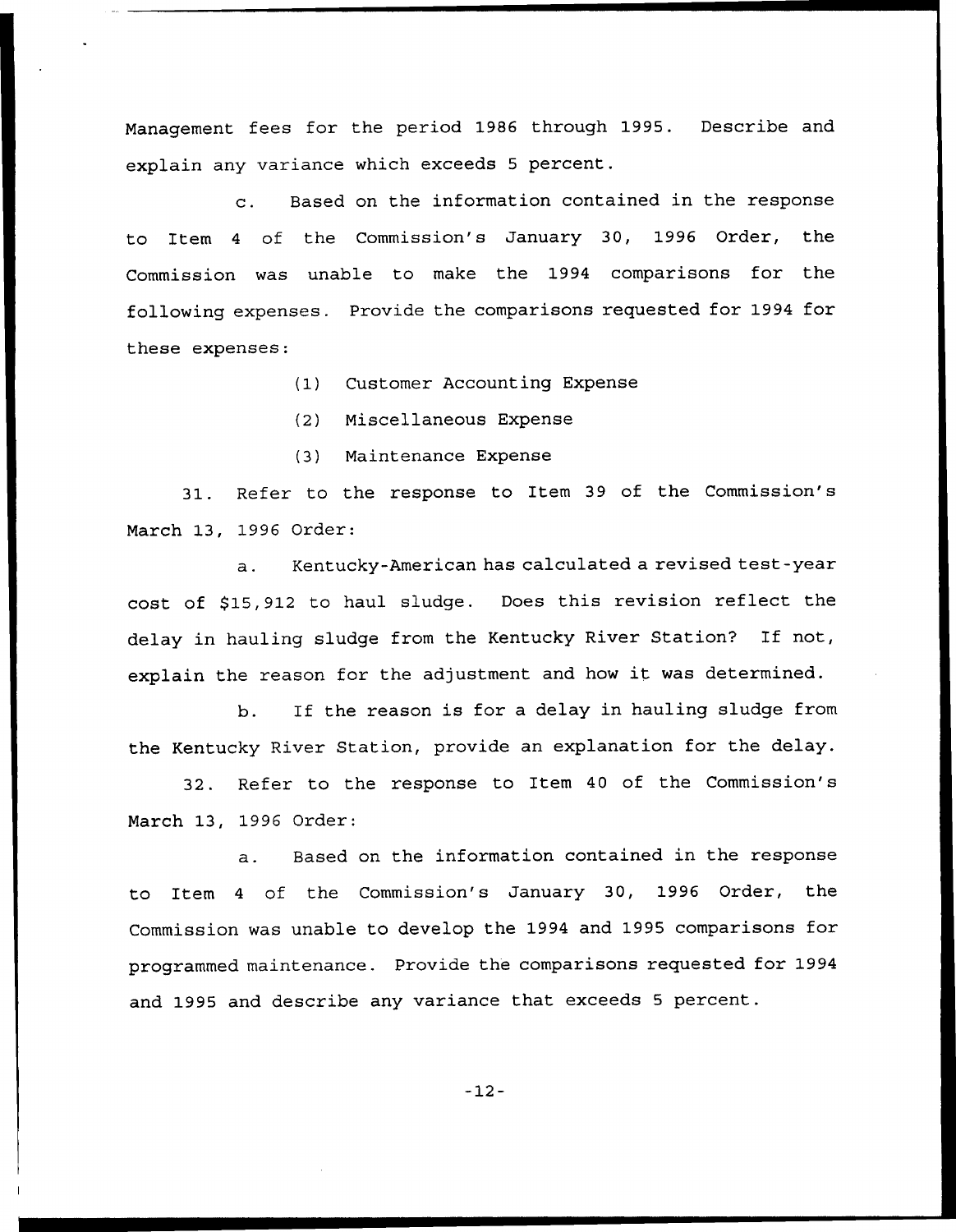b. For the period of 1986 through 1994 the ratio of actual to budgeted programmed maintenance was 82.673 percent. Explain why Kentucky-American's forecasted programmed maintenance should not be adjusted to reflect this historical ratio.

c. Given the low ratio of actual to budgeted program maintenance for the period of 1986 through 1994, provide all available documentation to demonstrate that the forecasted programmed maintenance is realistic and reliable.

33. Refer to the response to Item 47 of the Commission's March 13, 1996 Order:

a. Since the accounting transactions remain stable from year to year, has the American Waterworks Service Company {"Service Company") consider using the transactions as the allocator for the accounting function? Explain your response.

b. Is stability <sup>a</sup> major criteria that should be considered when choosing an allocation method?

34. Refer to the response to Item 48 of the Commission's March 13, 1996 Order:

a. Is the response to this question "no" regarding the performance of studies to look at each cost separately to identify its underlying characteristics?

b. Explain why all costs including labor and overhead costs should not be included in the direct billed charges.

35. Refer to Exhibit 37, Schedule F-6, Rate Case Expense. The actual accounting expense incurred in Case Nos. 94-197 and 92-452 were \$120,744 and \$153,623, respectively. Explain why Kentucky-

-13-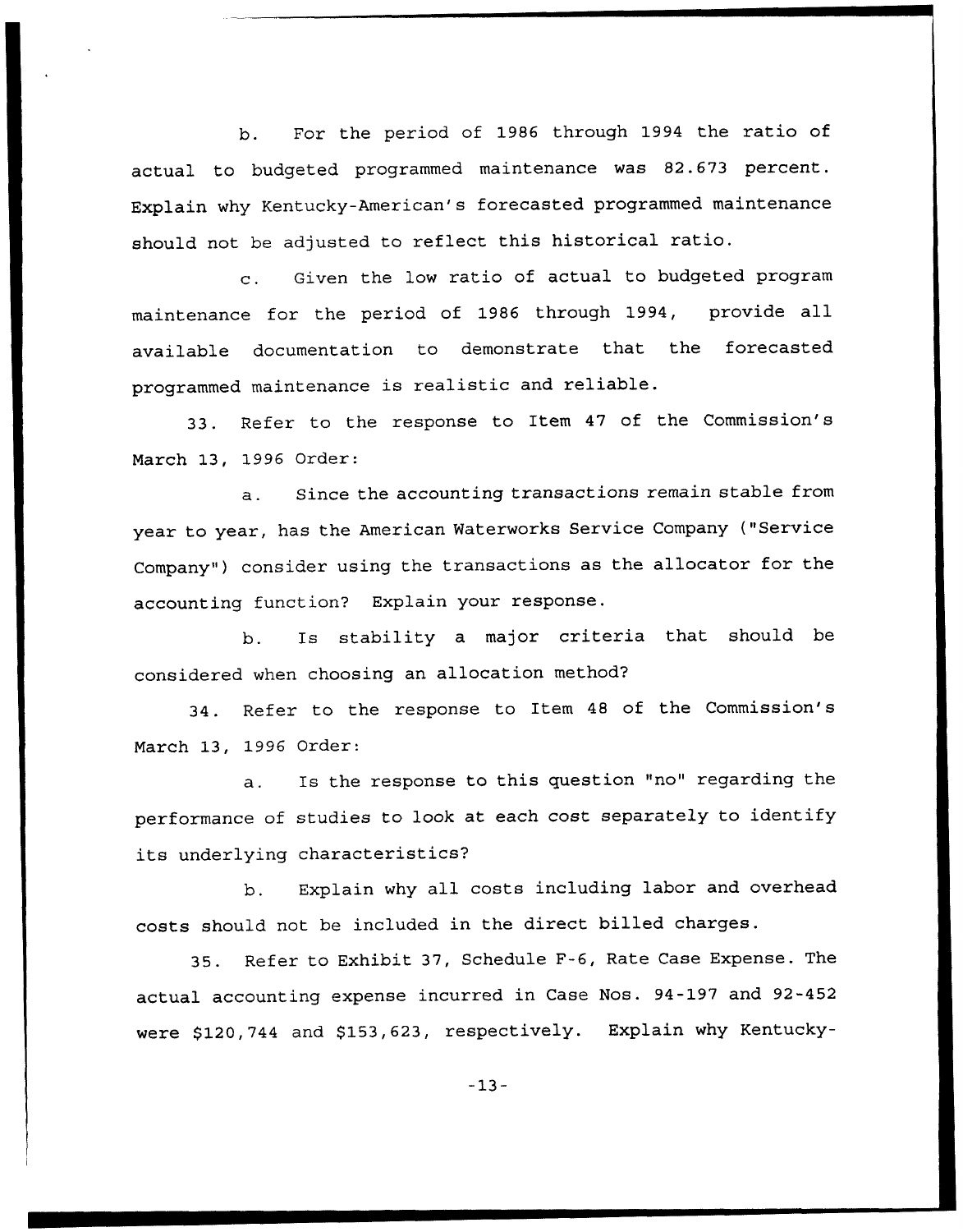American forecasted its rate case accounting expense would increase to \$215,000.

36. Refer to the response to Item <sup>53</sup> of the Commission's March 13, 1996 Order:

a. The references cited by Kentucky-American contain only totals and do not have the details to show how the amounts were derived. Provide the details showing how each of the costs were derived.

b. Provide the actual rate case costs incurred to date, broken down by the categories listed in the references.

37. Refer to the response to Item 55 of the Commission's March 13, 1996 Order. The comparison of actual to budgeted insurance other than group insurance expense was not included in the response to Item <sup>74</sup> of the Commission's August 4, 1994 Order in Case No. 94-197. Provide the requested comparison for the period 1986 through 1995. Describe and explain any variance which exceeds 5 percent.

38. Refer to the response to Item 57 of the Commission's March 13, 1996 Order:

a. In what year did Kentucky-American expense the cost to move Roy Mundy to Lexington'

b. For rate-making purposes, the Commission considers a cost that was expensed and paid in the year incurred to have been recovered from ratepayers. Explain why Kentucky-American's ratepayers should now pay for a non-recurring cost that has already been expensed and paid.

 $-14-$